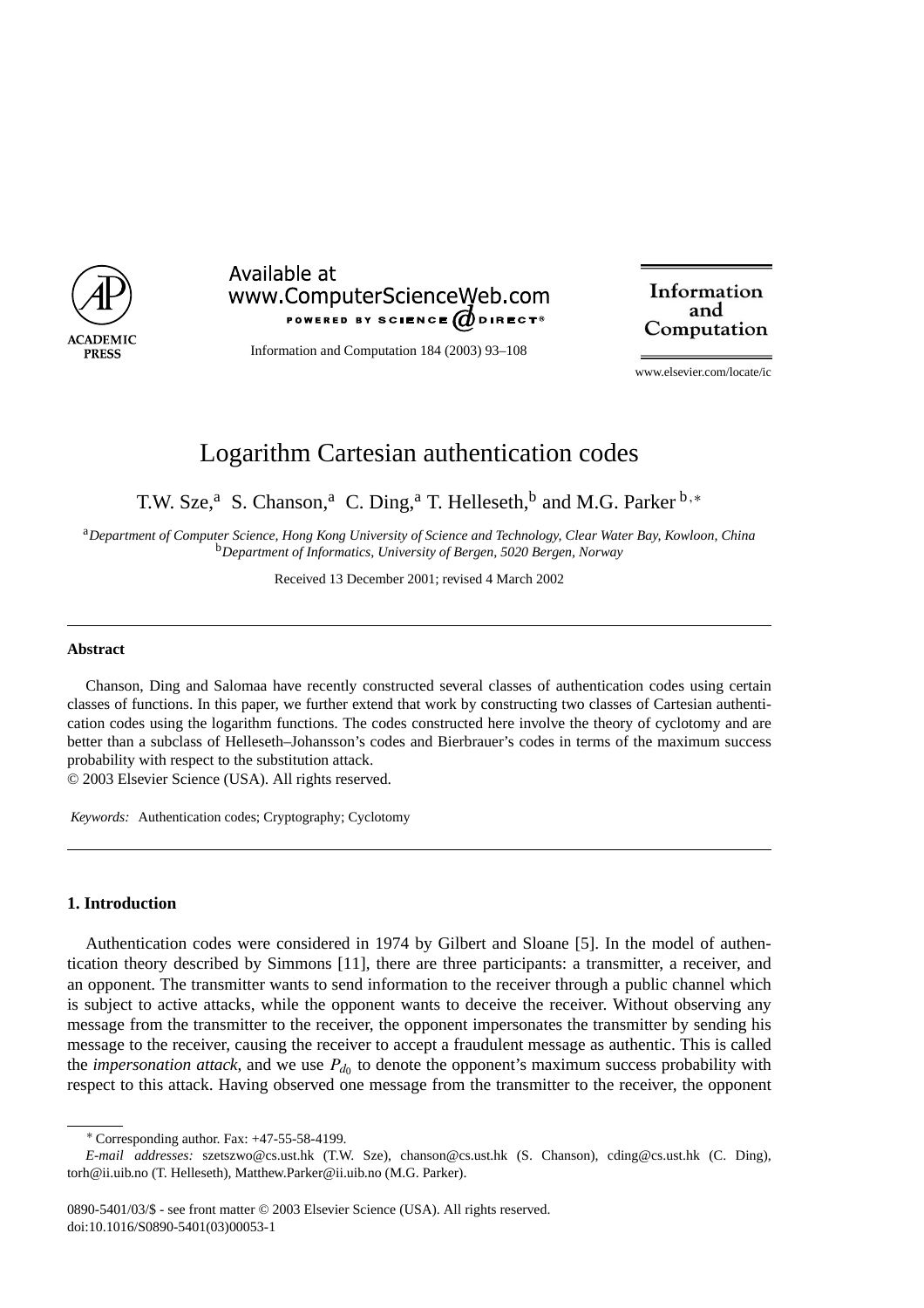replaces the original message with his own message. This is called the *substitution attack*, and we use  $P_{d_1}$  to denote the opponent's maximum success probability with respect to this attack.

To protect against these attacks, the transmitter and the receiver share a secret key, which is used in an authentication code. In this model there is only one receiver, and it is the model considered in this paper. For multireceiver authentication codes, the reader is referred to [4,7,9,10].

A *systematic Cartesian authentication code* is a code in which the source state (i.e., the plaintext) is concatenated with an authenticator (also called a tag) to form a message which is sent via a channel. Such a code is a 5-tuple  $(S, E, M, T, f)$ , where *S* is the set of source states, *E* is the set of keys, and *T* is the set of authenticators, *M* is the set of all possible messages, and  $f : S \times E \rightarrow T$  is the authentication mapping. Each function  $f(\cdot, e)$  is called an encoding rule. When the transmitter wants to send the information  $s \in S$  using a key  $e \in E$ , which is secretly shared with the receiver, he transmits the message  $m = (s, t)$ , where  $t = f(s, e) \in T$  is the tag (authenticator). When the receiver receives the message  $m = (s, t)$ , he checks its authenticity by verifying whether  $t = f(s, e)$  or not using the secret key  $e \in E$ . If the equality holds, the message is regarded as authentic and is accepted. Otherwise the message is rejected.

Combinatorial designs have been successfully used to construct certain optimal authentication codes [8,12]. Certain algebraic curves give also very good authentication codes [1,13]. Chanson, Ding and Salomaa [2] have recently presented two constructions of authentication codes using certain classes of functions. Some of their codes are optimal. In this paper, using the framework of [2] we construct authentication codes with logarithm functions. The authentication codes constructed in this paper are better than a subclass of Helleseth–Johansson's codes and Bierbrauer's codes in terms of the success probability  $P_{d_1}$  with respect to the substitution attack.

### **2. The first class of Cartesian authentication codes based on logarithm functions**

Let *F* be a mapping from *A* to *B*, where  $(A, +)$  and  $(B, +)$  are finite abelian groups. The first construction of [2] gives authentication codes

$$
(S, E, T, f), \tag{1}
$$

where the set of source states is  $(S, +) = (A, +)$ , the set of keys  $(E, +) = (A, +)$ , the tag space is  $(T, +) = (B, +)$ , and the authentication mapping *f* from  $S \times E$  to *T* is defined by

 $f(s, e) = F(s + e), \quad e \in A.$ 

It is assumed that there is a probability distribution on both the source state space and the key space. In this construction, the keys and the source states are equally likely. The message space  $M = S \times T$ , which depends totally on *S* and *T* .

As for the code of (1), the two deception probabilities are given in the following theorem [2], whose proof is included here for completeness.

**Theorem 1.** Let  $(S, +)$  and  $(T, +)$  be finite abelian groups, and let F be a mapping from S to T. Then *for the authentication code (S, E, T , f ) of (*1*) defined above, we have*

$$
P_{d_0} = \max_{t' \in T} \frac{|F^{-1}(t')|}{|S|}.
$$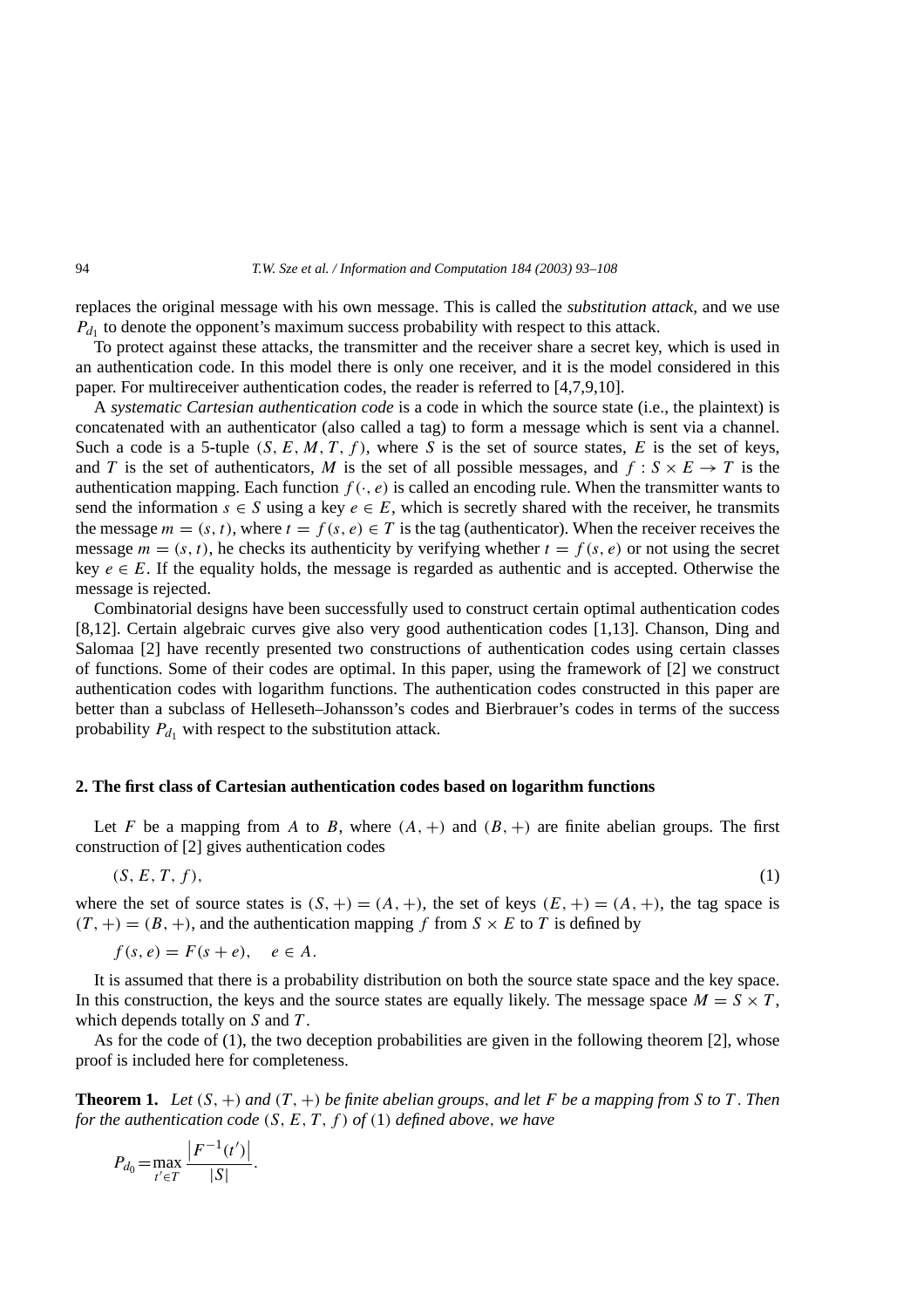$$
P_{d_1} = \max_{s \in S, t \in F(S)} \max_{s' \neq s, t'} \frac{\left| \left( F^{-1}(t) - s \right) \cap \left( F^{-1}(t') - s' \right) \right|}{\left| F^{-1}(t) \right|},
$$

*where F (S) is the image of S under the mapping F .*

**Proof.** In an impersonation attack, the opponent wants to generate a new message  $m' = (s', t')$  by choosing a source state *s'* and an  $e' \in E$  and computing  $t' = F(s' + e')$ . The new message *m'* is then inserted into the channel. This attack is successful if and only if  $F(s' + e) = t'$ . We now need to compute the probability  $Pr(F(s' + e) = t')$ . Note that the keys and source states are equiprobable. We have

$$
P_{d_0} = \max_{s',t'} \frac{|\{e \in E : t' = f(s', e)\}|}{|\{e \in E\}|}
$$
  
= 
$$
\max_{s',t'} \frac{|F^{-1}(t') - s'|}{|E|}
$$
  
= 
$$
\max_{t' \in T} \frac{|F^{-1}(t')|}{v}.
$$

In a substitution attack, the opponent observed a message  $m = (s, t)$  and replaces it with another message  $m' = (s', t')$ , where  $s \neq s'$ . Since the keys and source states are equiprobable, the probability of success of the substitution attack is

$$
P_{d_1} = \max_{s \in S, t \in F(S)} \max_{s' \neq s, t'} \frac{|\{e \in E : t = f(s, e), t' = f(s', e)\}|}{|\{e \in E : t = f(s, e)\}|}
$$
  
= 
$$
\max_{s \in S, t \in F(S)} \max_{s' \neq s, t'} \frac{|(F^{-1}(t) - s) \cap (F^{-1}(t') - s')|}{|F^{-1}(t)|}.
$$

With the framework above, several classes of authentication codes were constructed by Chanson, Ding and Salomaa [2]. Their codes were based on several classes of functions. In this paper, we use some types of logarithm functions to construct a new class of authentication codes. Throughout this paper we define  $Z_d = \{0, 1, \ldots, d-1\}$ . It is known that  $P_{d_0} \leq P_{d_1}$  for all systematic Cartesian authentication codes [12].

To describe authentication codes based on the logarithm functions, we make use of the theory of cyclotomy. Let  $GF(q)$  be a finite field, and let  $q - 1 = dl$ . For a primitive element  $\alpha$  of  $GF(q)$ , define  $D_0^{(d,q)} = (\alpha^d)$ , the multiplicative group generated by  $\alpha^d$ , and

$$
D_i^{(d,q)} = \alpha^i D_0^{(d,q)} \quad \text{for } i = 1, 2, \dots, d-1.
$$

The  $D_i^{(d,q)}$  are called *cyclotomic classes* of order *d*. The *cyclotomic numbers* of order *d* with respect to GF(*q*) are defined as

$$
(i, j)d = \left| \left( D_i^{(d,q)} + 1 \right) \cap D_j^{(d,q)} \right|.
$$

Clearly, there are at most  $d^2$  different cyclotomic numbers of order *d* [3].

To prove properties of the authentication codes dealt with in the following sections, for each  $j \in Z_d$ we define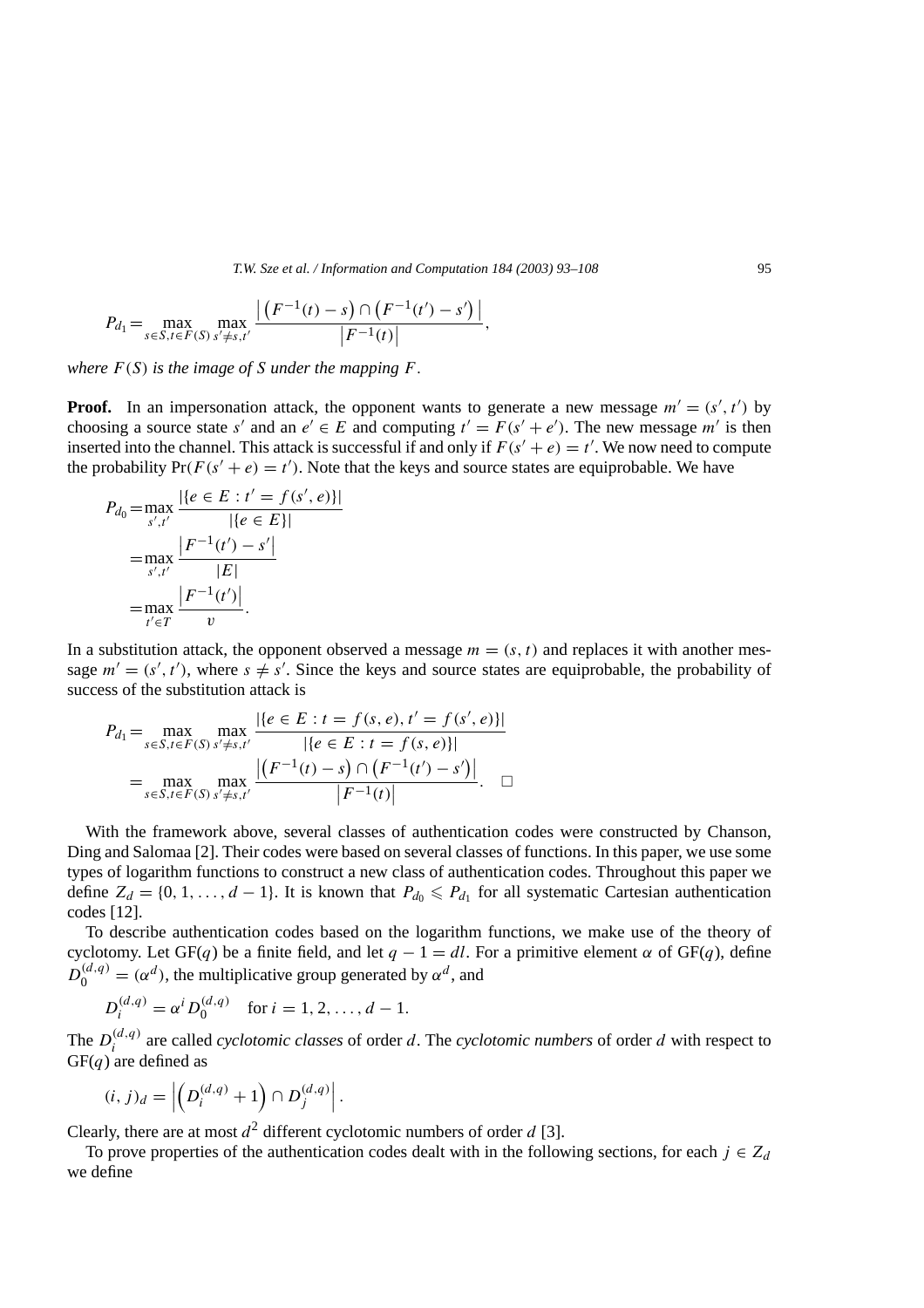$$
C_j^{(d,q)} = \begin{cases} D_j^{(d,q)} & \text{if } 1 \le j \le d-1, \\ D_0^{(d,q)} \cup \{0\} & \text{if } j = 0. \end{cases}
$$
 (2)

**Theorem 2.** Let  $q - 1 = dl$ , where  $d \ge 2$  and l are positive integers. Set  $S = GF(q)$  and  $T = Z_d$ . *Define*  $F(x) = (\log_a x) \text{ mod } d$ , *where*  $\log_a 0 = 0$ . *Then for the authentication code*  $(S, E, T, f)$  *of*  $(1)$ , *we have*

$$
|S| = q, \quad |E| = q, \quad |T| = d
$$

*and*

$$
P_{d_0} = \frac{1}{d} + \frac{d-1}{dq},
$$
  

$$
\frac{d(\max(i, j)d)}{q - 1 + d} \le P_{d_1} \le \begin{cases} d^{\frac{\max(i, j)}{q - 1}}, & \text{if } \frac{q - 1}{d} \text{ odd}, \\ d^{\frac{(\mathbf{0}, \mathbf{0})d + 2}{q + d - 1}}, & \text{if } \frac{q - 1}{d} \text{ even}. \end{cases}
$$

**Proof.** By the definition of  $F(x)$ , we have  $F^{-1}(0) = D_0^{(d,q)} \cup \{0\}$  and  $F^{-1}(i) = D_i^{(d,q)}$  for each  $i \in$  $Z_d \setminus \{0\}$ . It then follows from Theorem 1 that

$$
P_{d_0} = \max_{t' \in T} \frac{|F^{-1}(t')|}{|S|} = \frac{1 + (q - 1)/d}{q} = \frac{1}{d} + \frac{d - 1}{dq}.
$$

To prove the inequalities for  $P_{d_1}$ , we need to determine  $\frac{|F^{-1}(t) \cap (F^{-1}(t') + a)|}{F^{-1}(t)}$ , where  $0 \neq a \in \text{GF}(q)$ . Let  $a^{-1} \in D_i^{(d,q)}$ ,  $t \neq 0 \pmod{d}$  and  $t' \neq 0 \pmod{d}$ . By Lemma 5 in Appendix A, we have

$$
\frac{|F^{-1}(0) \cap (F^{-1}(0) + a)|}{F^{-1}(0)} = \frac{\left|C_0^{(d,q)} \cap (C_0^{(d,q)} + a)\right|}{\frac{q-1}{d} + 1}
$$

$$
= \frac{d((i, i)_d + |D_0^{(d,q)} \cap \{a, -a\}|\right)}{q + d - 1},
$$

$$
\frac{|F^{-1}(t) \cap (F^{-1}(0) + a)|}{F^{-1}(t)} = \frac{\left|C_t^{(d,q)} \cap (C_0^{(d,q)} + a)\right|}{\frac{q-1}{d}}
$$

$$
= \frac{d((i, t + i)_d + |D_t^{(d,q)} \cap \{a\}|\right)}{q - 1},
$$

$$
\frac{|F^{-1}(0) \cap (F^{-1}(t) + a)|}{F^{-1}(0)} = \frac{|C_0^{(d,q)} \cap (C_t^{(d,q)} + a)|}{\frac{q-1}{d} + 1}
$$

$$
= \frac{d((t + i, i)_d + |D_t^{(d,q)} \cap \{-a\}|\right)}{q + d - 1},
$$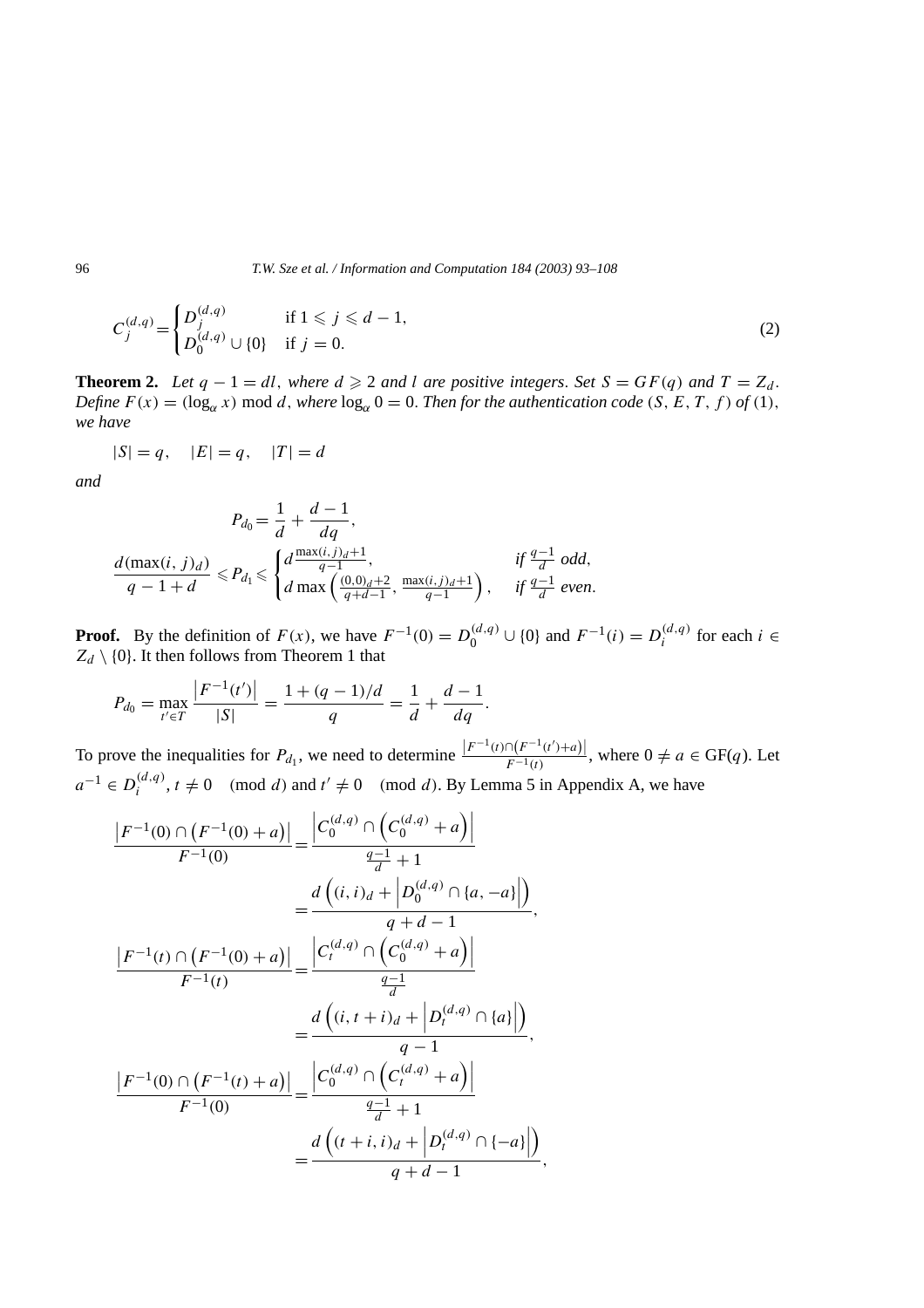$$
\frac{|F^{-1}(t) \cap (F^{-1}(t') + a)|}{F^{-1}(t)} = \frac{\left|C_t^{(d,q)} \cap (C_{t'}^{(d,q)} + a)\right|}{\frac{q-1}{d}}
$$

$$
= \frac{d(t' + i, t + i)_d}{q - 1}.
$$

By Theorem 1 and Lemma 5 in Appendix A,

$$
P_{d_1} = \max_{s \in S, t \in F(S)} \max_{s' \neq s, t'} \frac{|(F^{-1}(t) - s) \cap (F^{-1}(t') - s')|}{|F^{-1}(t)|}
$$
  
\n
$$
= \max_{a \neq 0, t \neq 0} \max_{(\text{mod } d), t' \neq 0} \frac{d((i, i)_{d} + |D_0^{(d,q)} \cap \{a, -a\}|)}{d((i, t + i)_{d} + |D_t^{(d,q)} \cap \{a\}|)}.
$$
  
\n
$$
\leq \max \left\{ d \frac{(0, 0)_{d} + 2}{q + d - 1}, d \frac{\max(i, j)_{d} + 1}{q - 1}, \frac{d((i + i, i)_{d} + 1)}{q - 1} \right\}.
$$

If  $(q - 1)/d$  is odd, we prove that

$$
\left| D_0^{(d,q)} \cap \{a, -a\} \right| \leqslant 1. \tag{3}
$$

If  $l = (q - 1)/d$  is even, then  $-1 = \alpha^{d(l/2)}$ , where  $\alpha$  is the primitive element used to define the cyclotomic classes. Hence  $-1 \in D_0^{(d,q)}$ . On the other hand, if  $-1 \in D_0^{(d,q)}$ , then there is a positive integer  $k < l$  such that  $-1 = \alpha^{dk}$ . Hence  $1 = \alpha^{2dk}$  and thus  $2k \equiv 0 \pmod{l}$ . It follows that *l* is even. Thus  $-1 \in D_0^{(d,q)}$  if and only if *l* is even.

Hence if  $(q - 1)/d$  is odd, we have

$$
P_{d_1} \le \max\left\{d \frac{\max(i, j)_d + 1}{q + d - 1}, d \frac{\max(i, j)_d + 1}{q - 1}\right\}
$$
  
=  $d \frac{\max(i, j)_d + 1}{q - 1}$ .

It is obvious that

$$
\frac{d(\max(i, j)d)}{q-1+d} \leq P_{d_1}.
$$

This completes the proof.  $\square$ 

For the authentication codes of Theorem 2, the success probability of impersonation  $P_{d_0}$  is essentially  $1/d$  when *d* is small compared to *q*. The probability of successful substitution  $P_{d_1}$  is bounded below and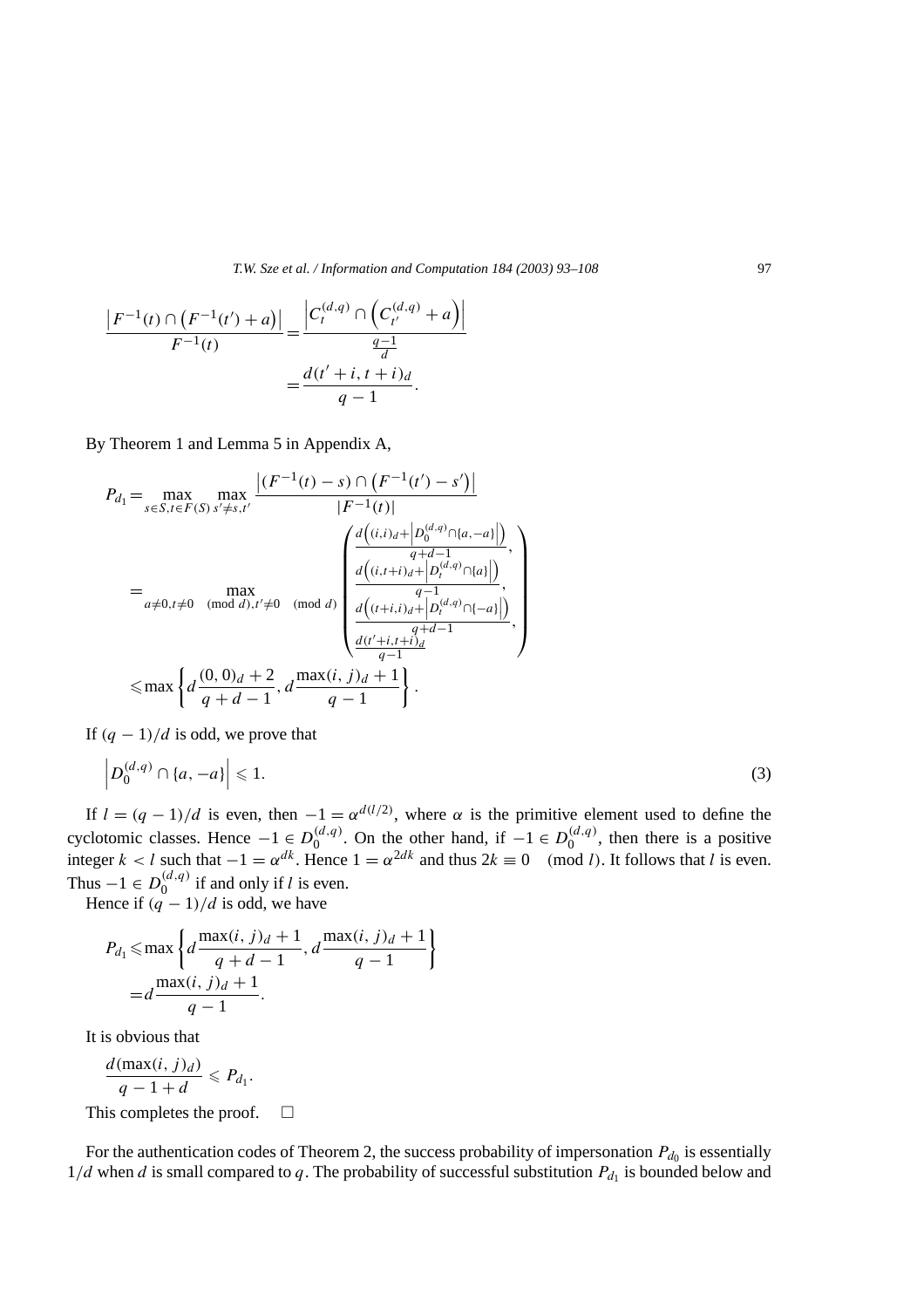above by the maximum cyclotomic number of order *d*. In general it is hard to determine the maximum cyclotomic number of order *d* for large *d*.

The codes described in Theorem 2 do contain very good codes, as given in the following theorem.

**Theorem 3.** *Let*  $q = p^{2s}$  *and*  $d = p^s - 1$ *. Then the code of Theorem* 2 *has parameters*  $|S| = p^{2s}$ ,  $|E| = p^{2s}$ ,  $|T| = p^s - 1$ 

*and*

$$
P_{d_0} = \frac{1}{p^s - 1} + \frac{p^s - 2}{p^{2s}(p^s - 1)},
$$
  
\n
$$
P_{d_1} \le \begin{cases} \frac{3}{p^s + 1}, & \text{if } p = 2\\ \frac{4}{p^s + 2}, & \text{if } p \text{ odd, and } p^s + 1 \ne 0 \pmod{3},\\ \frac{4}{p^s + 2}, & \text{if } p \text{ odd, and } p^s + 1 = 0 \pmod{3}. \end{cases}
$$

**Proof.** To prove this theorem, we first show that  $(i, j)_d \leq 2$  for any pair  $(i, j)$ . To this end, we consider the number of solutions  $(u, v)$  to the equation

$$
\alpha^j \alpha^{du} = 1 + \alpha^i \alpha^{dv},\tag{4}
$$

where  $0 \le i, j \le d - 1$  and  $0 \le u, v \le p^s$ . Define

 $l = p^s + 1$ ,  $a = \alpha^i$ ,  $b = \alpha^j$ .

Then it follows from (4) that

$$
\left(1+a\alpha^{dv}\right)^{p^s+1}=b^{p^s+1},
$$

which gives

$$
a\left(\alpha^{dv}\right)^{2} + \left(1 + a^{p^{s}+1} - b^{p^{s}+1}\right)\alpha^{dv} + a^{p^{s}} = 0.
$$

Note that the equation

$$
ax^{2} + \left(1 + a^{p^{s}+1} - b^{p^{s}+1}\right)x + a^{p^{s}} = 0
$$
\n(5)

has at most two solutions. Hence  $(i, j)_d \leq 2$ .

If  $p = 2$ , then  $l = p^s + 1$  must be odd. It then follows from Theorem 2 that  $P_{d_1} \leqslant \frac{3}{p^s+1}$ .

If  $p^{s} + 1 \neq 0$  (mod 3), we claim that  $(0, 0)_{d} \leq 1$ . In this case we have  $(i, j) = (0, 0)$ . So (5) becomes  $x^2 + x + 1 = 0$ . If  $x = \alpha^{dv} \neq 1$  is a solution of  $x^2 + x + 1 = 0$ , then  $v \neq 0$  and  $x^3 - 1 = 0$  $(x - 1)(x<sup>2</sup> + x + 1) = 0$ . Hence  $x<sup>3</sup> = \alpha<sup>3</sup> d<sup>v</sup> = 1$  and 3 divides  $l = p<sup>s</sup> + 1$ . This is contrary to the assumption that  $p^s + 1 \neq 0$  *(mod 3)*. Hence in the case  $p^s + 1 \neq 0$  *(mod 3)*,  $x^2 + x + 1$  has at most one solution  $x = 1$ . It then follows again from Theorem 2 that  $P_{d_1} \leq \frac{3}{p^s+1}$ .

If  $p^s + 1 = 0 \pmod{3}$ , it follows from the fact  $(i, j)_d \leq 2$  and Theorem 2 that  $P_{d_1} \leq \frac{4}{p^s + 2}$ . This completes the proof.  $\square$ 

The class of codes of Theorem 3 are the best among all the codes described in Theorem 2, because at least one cyclotomic number of order *d* must be 2. This is justified by one of the following two formulas [3]: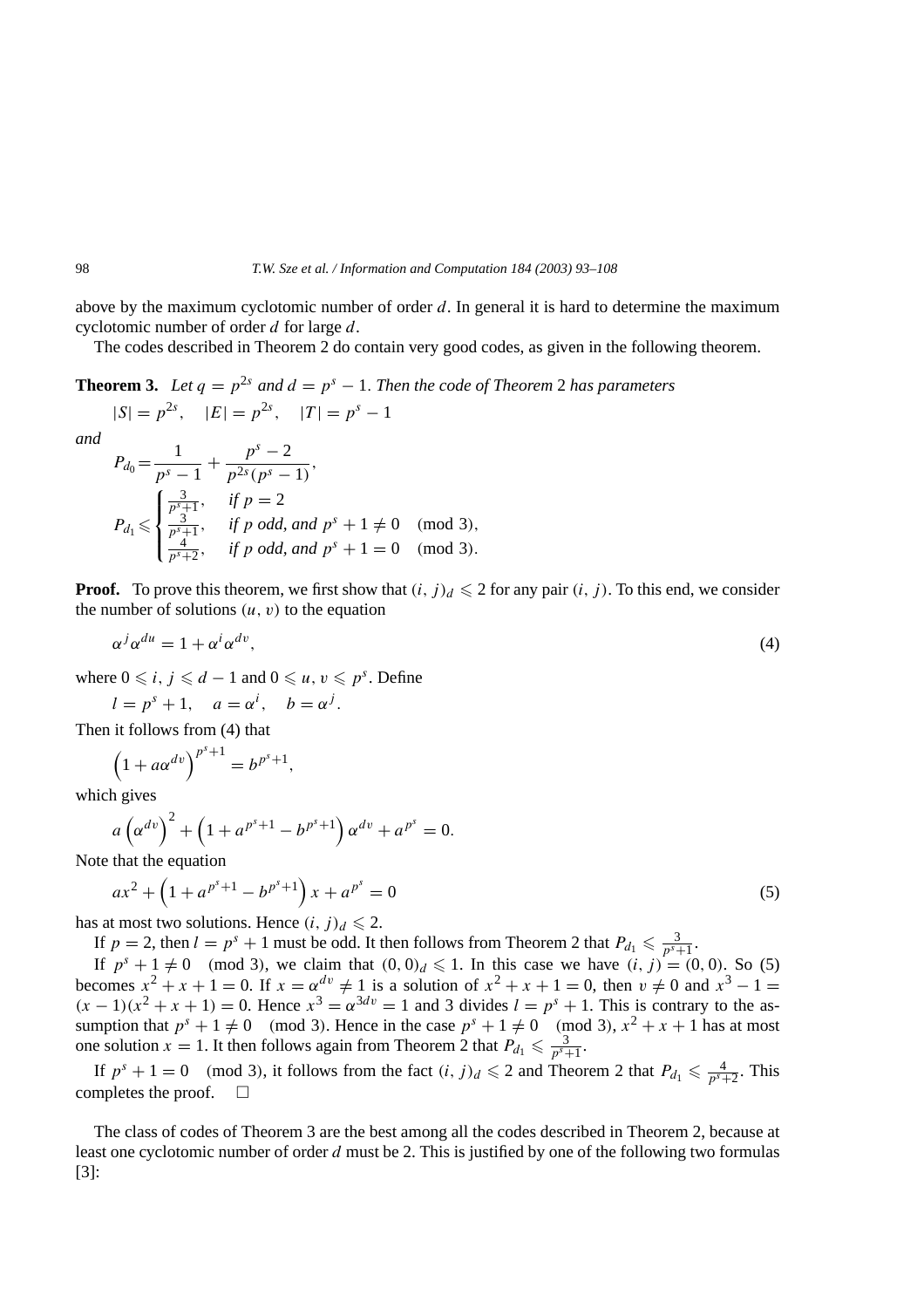(A) 
$$
\sum_{m=0}^{d-1} (h, m)_d = l - n_h, \text{ where}
$$

$$
n_h = \begin{cases} 1, & h \equiv 0 \pmod{d}, l \text{ even} \\ 1, & l \equiv d/2 \pmod{d}, l \text{ odd} \\ 0, & \text{otherwise.} \end{cases}
$$

(B)  $\sum_{h=0}^{d-1} (h, m)_d = l - k_m$ , where

$$
k_m = \begin{cases} 1, & \text{if } m \equiv 0 \pmod{d}; \\ 0, & \text{otherwise.} \end{cases}
$$

#### *2.1. Comparison with Helleseth–Johansson's codes*

We now compare the codes of Theorem 3 with a subclass of codes constructed by Helleseth and Johansson [6]. They constructed a class of codes with parameters

$$
|S| = r^{m(D - \lfloor D/p \rfloor)}, \quad |E| = r^{m+n}, \quad |T| = r^n \tag{6}
$$

and

$$
P_{d_0} = \frac{1}{r^n},
$$
  
\n
$$
P_{d_1} = \frac{1}{r^n} + \frac{D-1}{\sqrt{r^m}},
$$
\n(7)

where *r* is a power of a prime *p*, and  $D \ge 1$  is an integer.

For the two codes to be comparable, we need to set  $m = n = s$ ,  $r = p > 2$ , and  $D = 2$ . Then the subclass of codes constructed by Helleseth and Johansson have parameters

$$
|S'| = p^{2s}, \quad |E'| = p^{2s}, \quad |T'| = p^s \tag{8}
$$

and

$$
P'_{d_0} = \frac{1}{p^s},
$$
  
\n
$$
P'_{d_1} = \frac{1}{p^s} + \frac{1}{\sqrt{p^s}}.
$$
\n(9)

Note that the tag space of the subclass of codes constructed by Helleseth and Johansson has one more element than the codes in Theorem 3. So max $\{P_{d_0}, P_{d_1}\} = P_{d_1}$  for the former should be smaller than that for the latter. However, if  $p^s \geq 4$ , we have

$$
\frac{1+\sqrt{p^s}}{p^s} - \frac{4}{2+p^s} = \frac{2-3p^s+\sqrt{p^s}(p^s+2)}{p^s(p^s+2)} > 0.
$$

Hence from Table 1 the codes of Theorem 3 are better than the subclass of codes constructed by Helleseth and Johansson. Note that while the parameters of Helleseth–Johansson's codes are more flexible, the two code construction schemes are comparable only when the above mentioned conditions are satisfied.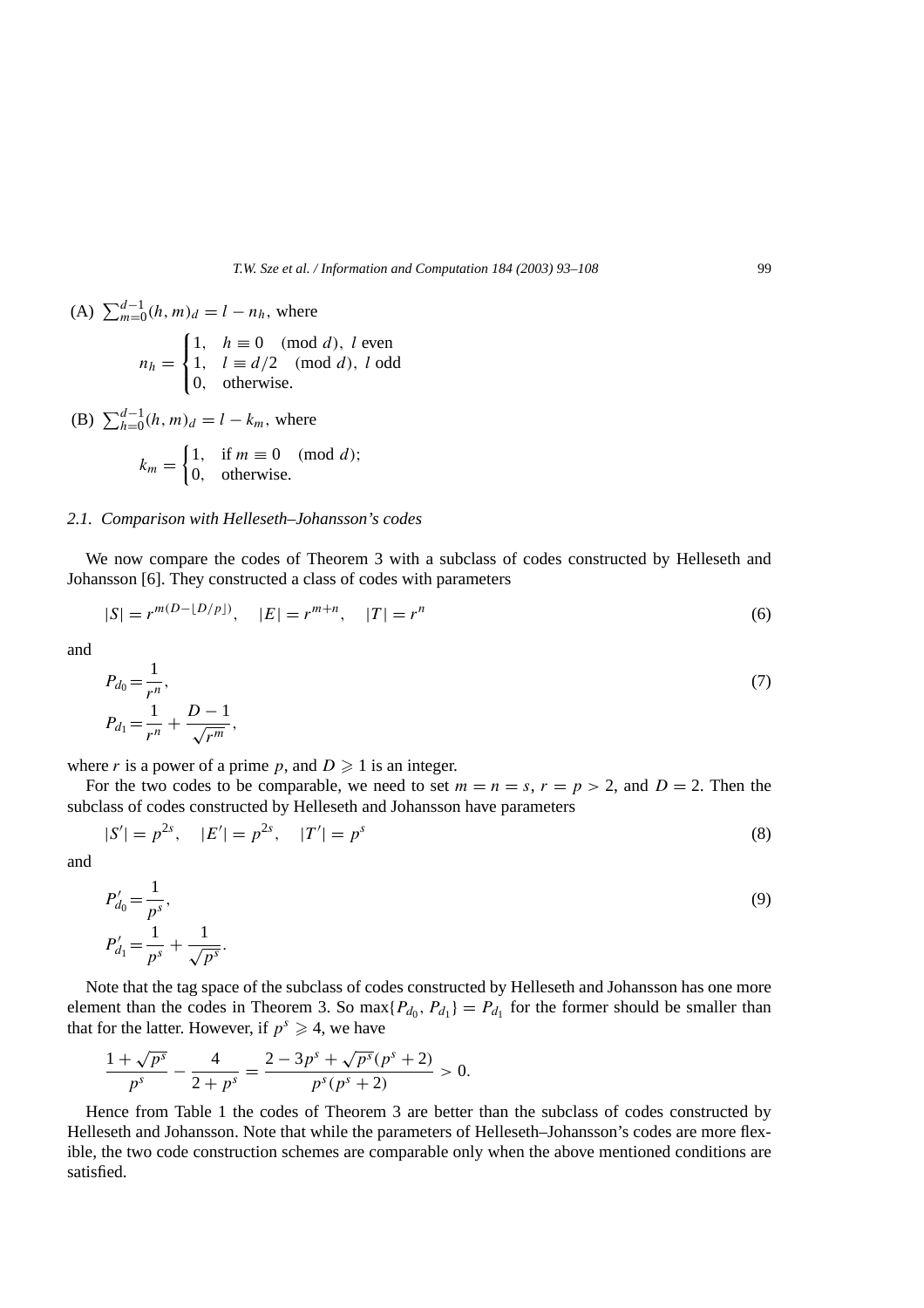| Comparison of a subclass of Henescui-Jonansson's couls with those in Theorem 5 |  |  |         |                                   |
|--------------------------------------------------------------------------------|--|--|---------|-----------------------------------|
| Parameters                                                                     |  |  |         | $max\{P_{d_0}, P_{d_1}\}=P_{d_1}$ |
| Subclass of HJ's codes                                                         |  |  |         |                                   |
| Codes in Theorem 3                                                             |  |  | $n^s=1$ | $2+p^{s}$                         |

Table 1 Comparison of a subclass of Helleseth–Johansson's codes with those in Theorem 3

#### **3. The second class of authentication codes based on the logarithm function**

Let *F* be a mapping from *A* to *B*, where  $(A, +)$  and  $(B, +)$  are finite abelian groups. The second construction of [2] gives authentication codes

$$
(S, E, T, f), \tag{10}
$$

where the set of source states is  $(S, +) = (A, +)$ , the set of keys  $(E, +) = (A \times B, +)$ , the tag space is  $(T, +) = (B, +)$ , and the authentication mapping *f* from *S* × *E* to *T* is defined by

$$
f(s, (e_a, e_b)) = F(s + e_a) + e_b, \quad (e_a, e_b) \in A \times B.
$$

In this construction, all keys and all state sources are equally likely. Hence, the number of keys (encoding rules) is equal to the number of messages, while in the first construction given in Section 2 the number of keys (encoding rules) is much smaller.

This construction of systematic authentication codes is quite general. The key task is to search for functions that give good authentication codes within the framework of this construction. In this section, we use some logarithm functions to construct another class of authentication codes.

**Theorem 4.** *Let*  $q - 1 = dl$ , *where d and l are positive integers and q is a power of an odd prime*. *Set*  $S = GF(q)$  *and*  $T = Z_d$ . *Define*  $F(x) = (\log_a x) \text{ mod } d$ , *where*  $\log_a 0 = 0$ . *Then for the code (S, E, T , f ) of (*10*), we have*

$$
|S| = q, \quad |E| = qd, \quad |T| = d
$$

*and*

$$
P_{d_0} = \frac{1}{d},
$$
  
\n
$$
P_{d_1} = \begin{cases} \frac{1}{d} + \frac{2d-1}{qd} & \text{for } l \text{ odd and } d \equiv 0 \pmod{4}, \\ \frac{1}{d} + \frac{d-1}{qd} & \text{otherwise.} \end{cases}
$$

**Proof.** By Theorem 1,

$$
P_{d_0} = \max_{s \in S, t \in f(S, E)} \frac{|\{e \in E \mid t = f(s, e)\}|}{|\{e \in E\}|}
$$
  
= 
$$
\max_{s \in S, t \in f(S, E)} \frac{|\{(e_a, e_b) \mid t = F(s + e_a) + e_b\}|}{|A||B|}
$$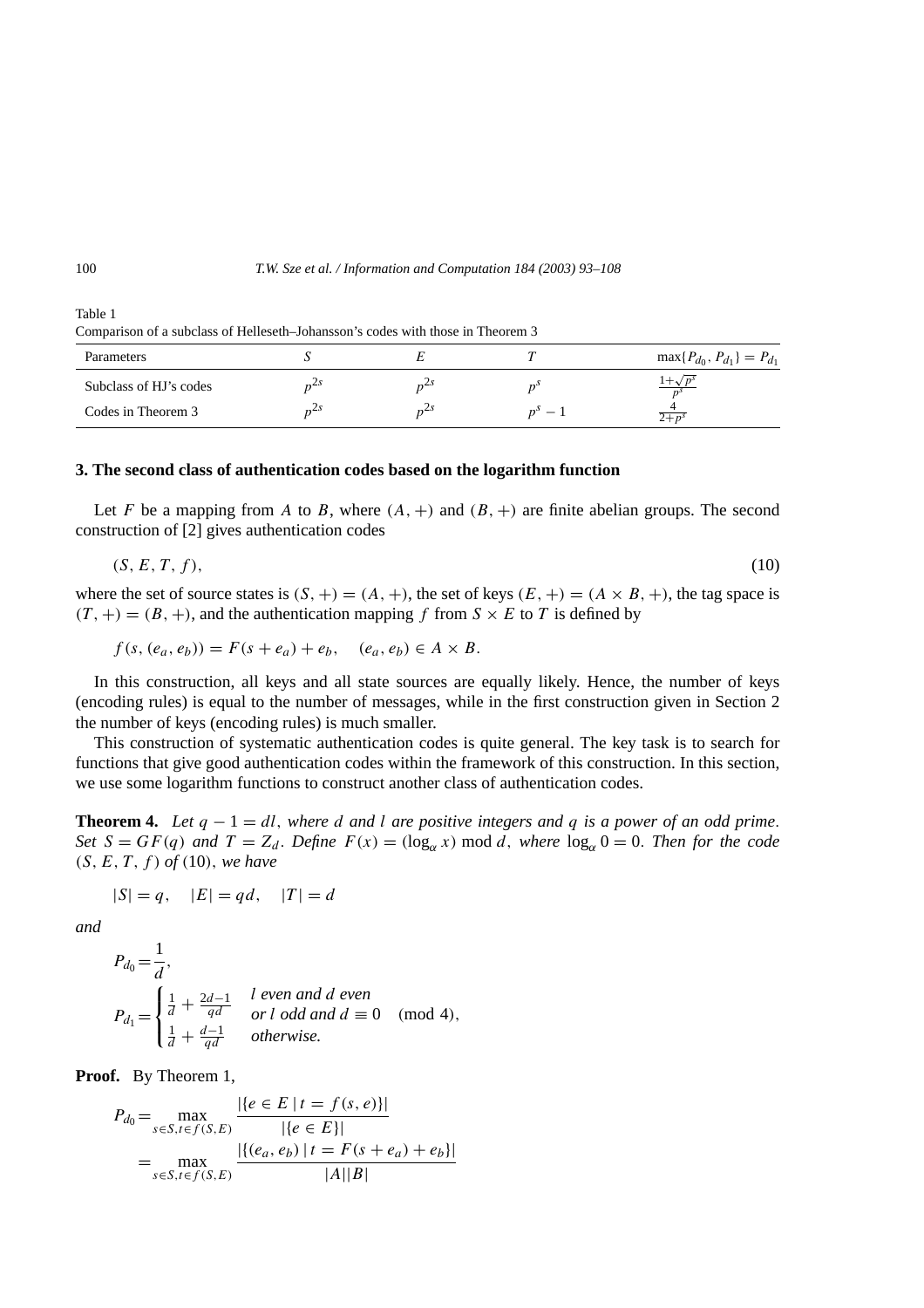$$
\begin{split}\n&= \frac{|A|}{|A||B|} \\
&= \frac{1}{d}.\n\end{split}
$$
\n
$$
P_{d_1} = \max_{s \in S, t \in f(S, E)} \max_{s' \neq s, t' \in f(S, E)} \frac{|\{e \in E \mid t = f(s, e), t' = f(s', e)\}|}{|\{e \in E \mid t = f(s, e)\}|} \\
&= \max_{s \in S, t \in f(S, E)} \max_{s' \neq s, t' \in f(S, E)} \frac{|\{(e_a, e_b) \mid t = F(s + e_a) + e_b, t' = F(s' + e_a) + e_b\}|}{|A|} \\
&= \frac{\max_{s \in S, t \in f(S, E)} \max_{s' \neq s, t' \in f(S, E)} \left[\sum_{e_b \in Z_d} \left| \left(C_{t - e_b}^{(d, q)} - s\right) \cap \left(C_{t' - e_b}^{(d, q)} - s'\right)\right|\right]}{q} \\
&= \max_{a \neq 0, b} \left[\sum_{b' \in Z_d} \left| \left(C_{b'}^{(d, q)} + a\right) \cap C_{b + b'}^{(d, q)}\right| \right] / q,\n\end{split}
$$

where  $a = s' - s \neq 0$ ,  $a^{-1} \in D_i^{(2,q)}$ ,  $b' = t - e_b$  and  $b = t' - t$ . Case 1: *b* mod  $d = 0$ , by Lemmas 5 and 7,

$$
P_{d_1} = \max_{a \neq 0} \left[ \left| \left( C_0^{(d,q)} + a \right) \cap C_0^{(d,q)} \right| + \sum_{b' \in Z_d \setminus \{0\}} \left| \left( C_{b'}^{(d,q)} + a \right) \cap C_{b'}^{(d,q)} \right| \right] / q
$$
  
\n
$$
= \max_{a \neq 0} \left[ (i, i)_d + \left| D_0^{(d,q)} \cap \{a, -a\} \right| + \sum_{b' \in Z_d \setminus \{0\}} (i + b', i + b')_d \right] / q
$$
  
\n
$$
= \max_{a \neq 0} \left[ \left| D_0^{(d,q)} \cap \{a, -a\} \right| + \sum_{b' \in Z_d} (i + b', i + b')_d \right] / q
$$
  
\n
$$
= \max_{a \neq 0} \left[ \left| D_0^{(d,q)} \cap \{a, -a\} \right| + \sum_{b' \in Z_d} (b', b')_d \right] / q
$$
  
\n
$$
= \max_{a \neq 0} \left[ \left| D_0^{(d,q)} \cap \{a, -a\} \right| + l - 1 \right] / q
$$
  
\n
$$
= \begin{cases} \frac{l+1}{q} & \text{for } \frac{dl}{2} \pmod{d} = 0, \\ \frac{l^d}{q} & \text{otherwise.} \end{cases}
$$

Case 2: *b* mod  $d \neq 0$ , by Lemmas 5 and 7 in the Appendix A,

$$
P_{d_1} = \max_{a \neq 0, b} \left[ \left| \left( C_0^{(d,q)} + a \right) \cap C_b^{(d,q)} \right| + \left| \left( C_{-b}^{(d,q)} + a \right) \cap C_0^{(d,q)} \right| + \sum_{b' \in Z_d \setminus \{0, -b\}} \left| \left( C_{b'}^{(d,q)} + a \right) \cap C_{b+b'}^{(d,q)} \right| \right] / q
$$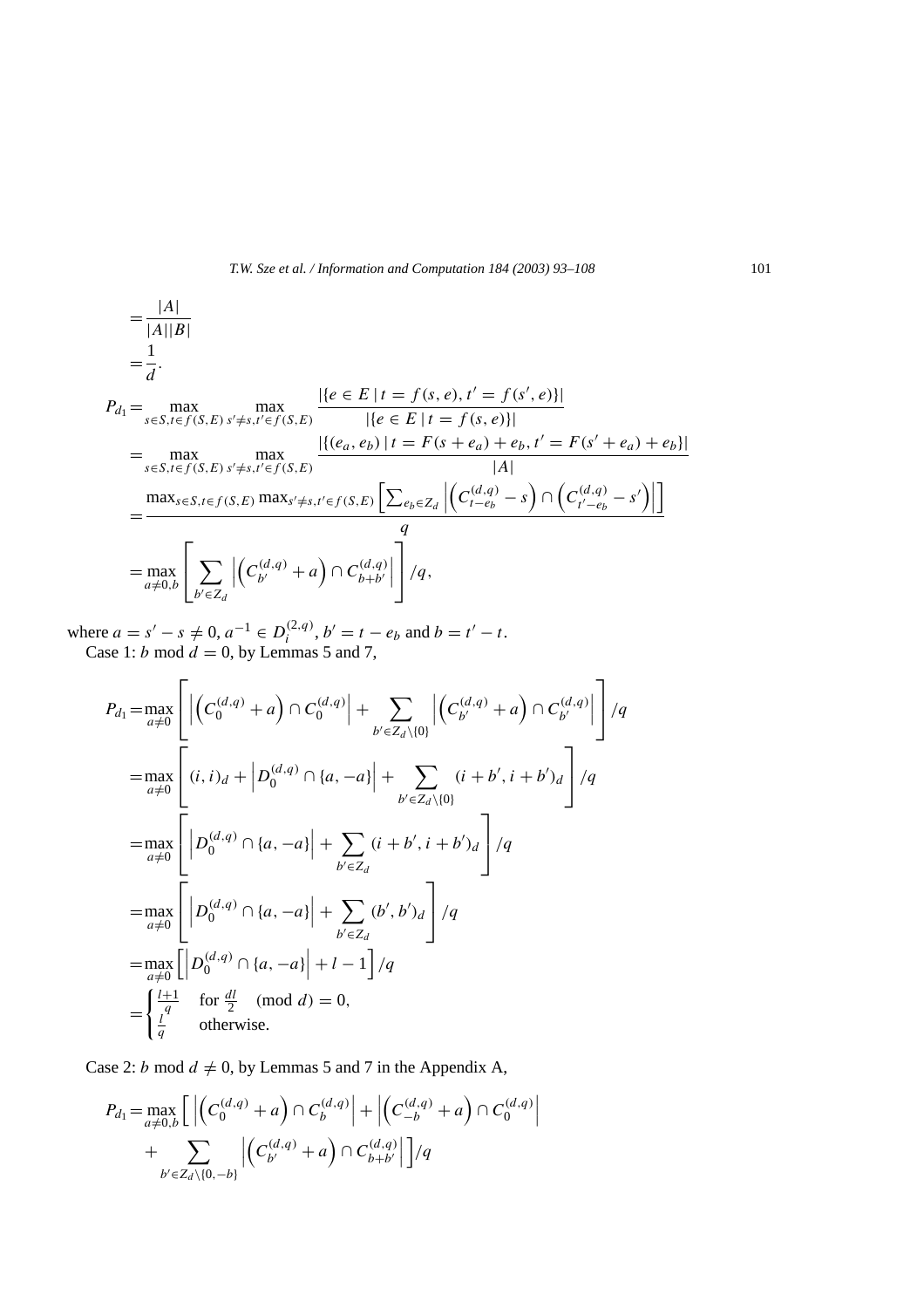$$
= \max_{a \neq 0,b} \left[ (i, i+b)_d + \left| D_b^{(d,q)} \cap \{a\} \right| + (i-b, i)_d + \left| D_{-b}^{(d,q)} \cap \{-a\} \right| \right.
$$
  
+ 
$$
\sum_{b' \in Z_d \setminus \{0,-b\}} (i+b', i+b+b')_d \left] / q
$$
  
= 
$$
\max_{a \neq 0,b} \left[ \left| D_b^{(d,q)} \cap \{a\} \right| + \left| D_{-b}^{(d,q)} \cap \{-a\} \right| + \sum_{b' \in Z_d} (i+b', i+b+b')_d \right] / q
$$
  
= 
$$
\max_{a \neq 0,b} \left[ \left| D_b^{(d,q)} \cap \{a\} \right| + \left| D_{-b}^{(d,q)} \cap \{-a\} \right| + \sum_{b' \in Z_d} (b', b+b')_d \right] / q
$$
  
= 
$$
\max_{a \neq 0,b} \left[ \left| D_b^{(d,q)} \cap \{a\} \right| + \left| D_{-b}^{(d,q)} \cap \{-a\} \right| + l \right] / q.
$$

To maximize  $|D_b^{(d,q)} \cap \{a\}| + |D_{-b}^{(d,q)} \cap \{-a\}|$ , without loss of generality, assume  $a \in D_b^{(d,q)}$ . -1  $\in$  $D_{\frac{q-1}{2}}^{(d,q)}$ and so  $-a \in D_{b+\frac{q-1}{2}}^{(d,q)}$  $F$  For  $-a ∈ D<sub>-b</sub><sup>(d,q)</sup>$ , we consider the equation

$$
-b \equiv b + \frac{q-1}{2} \pmod{d}
$$

which is equivalent to

$$
2b \equiv \frac{dl}{2} \pmod{d}.
$$

We now check whether this equation has a solution.

**Case 1:** *l* even and *d* even. In this case  $b = d/2$  is a solution.

**Case 2:** *l* even and *d* odd. In this case there is no solution.

**Case 3:** *l* odd and  $d \equiv 0 \text{ mod } 4$ . In this case  $b = d/4$  is a solution.

**Case 4:** *l* odd and  $d \equiv 2 \text{ mod } 4$ . In this case there is no solution.

Note that *q* − 1 = *dl*, and the two cases *d* odd and *l* odd cannot happen at the same time. Thus

$$
P_{d_1} = \begin{cases} \frac{l+2}{q} & l \text{ even and } d \text{ even} \\ \frac{l+1}{q} & \text{or } l \text{ odd and } d \equiv 0 \pmod{4}, \\ 0 & \text{otherwise.} \end{cases}
$$

All the values of  $P_{d_1}$  in Case 2 are greater than or equal to the values of  $P_{d_1}$  in Case 1. By substituting  $q = dl + 1$ , the theorem is proved.  $\square$ 

# *3.1. Comparison with another class of codes described in* [6]

There are authentication codes with parameters [6]

$$
|S| = r^m, \quad |E| = r^{m+n} = |S||T|, \quad T = r^n \tag{11}
$$

and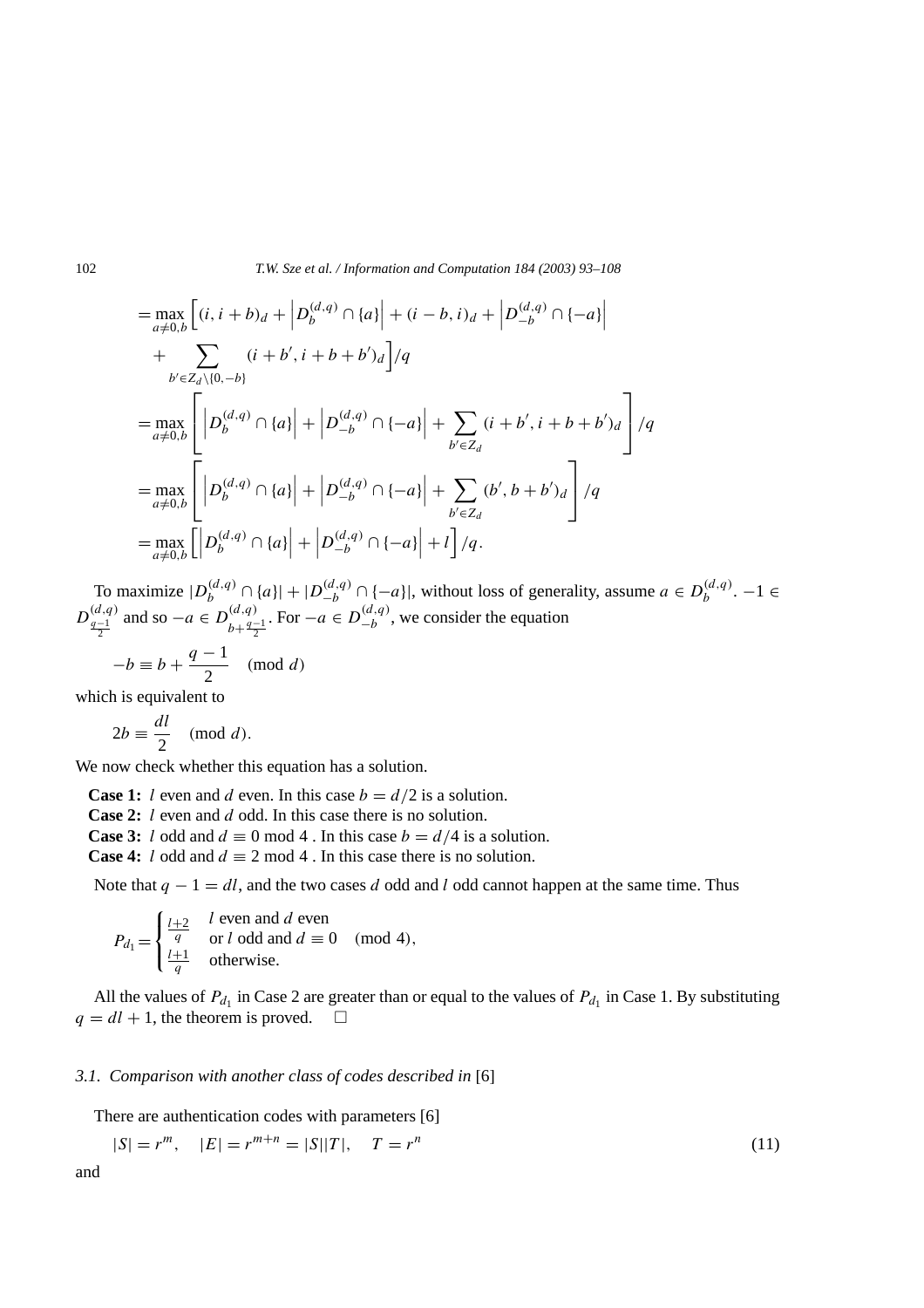$$
P_{d_0}=P_{d_1}=\frac{1}{r^n}.
$$

These codes are usually constructed by using linear functions in a natural way. For these codes we have gcd(|S|, |T|) =  $r^{\min(m,n)} \neq 1$ . However, for the codes of Theorem 4 we have

$$
\gcd(|S|, |T|) = 1,\tag{12}
$$

and the corresponding  $P_{d_1}$  is slightly bigger than  $\frac{1}{|T|}$ . Under the condition of (12), it may be proved that no code with  $P_{d_0} = P_{d_1} = \frac{1}{r^n}$  exists, because orthogonal arrays with corresponding parameters may not exist. Hence the parameters of (11) are of different types compared with those in Theorem 4. On the other hand, the code construction in Theorem 4 uses the logarithm function.

### *3.2. Comparison with Bierbrauer's codes*

We now compare the codes of Theorem 4 with Bierbrauer's codes [1]. Bierbrauer employed the composition method to geometry codes and obtained an authentication code with the following parameters:

$$
|S| = r^{s(1+r^{s-t})}, \quad |E| = r^{2s+t}, \quad |T| = r^t
$$
\n(13)

and

$$
P_{d_0} = \frac{1}{r^t}, \quad P_{d_1} = \frac{2}{r^t}, \tag{14}
$$

where *r* is a power of a prime *p*, and  $s \geq t$  are natural numbers.

In order for the codes to be comparable to the codes of Theorem 4 we set  $s = t$ . Then (13) and (14) become

$$
|S| = q^{2t}, \quad |E| = q^{3t}, \quad |T| = q^t \tag{15}
$$

and

$$
P_{d_0} = \frac{1}{q^t} = \frac{1}{|T|},
$$
  
\n
$$
P_{d_1} = \frac{2}{q^t} = \frac{1}{|T|} + \frac{1}{\sqrt{|S|}}.
$$
\n(16)

In this case we have  $|E|=|S||T|$ .

For the code of Theorem 4, we have also  $|E| = |S||T|$  and  $P_{d_0} = \frac{1}{|T|}$ . But the success probability of the substitution attack on the code of Theorem 4 is

$$
P_{d_1} \leq \frac{l+2}{q} < \frac{1}{d} + \frac{2}{q} = \frac{1}{|T|} + \frac{1}{|S|/2}.
$$

Thus in the case that  $|S| > 2|T|$ , the code of Theorem 4 is better than the subclass of codes of [1] in the special case  $s = t$ . Note that the codes of Theorem 4 are comparable with only this subclass of Bierbrauer's codes due to restrictions on the code parameters.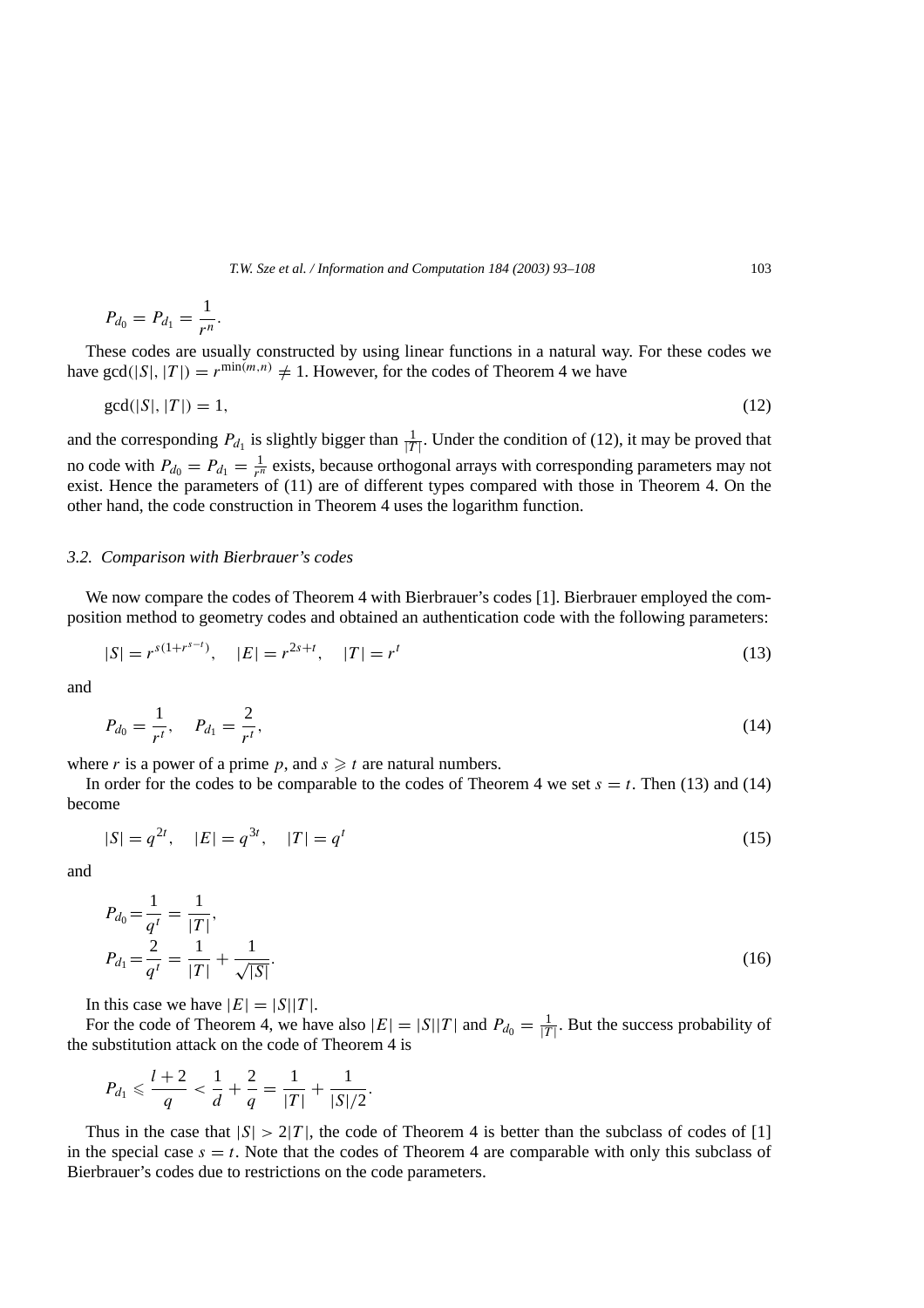## **4. Conclusions**

In this paper within the framework of Chanson, Ding and Salomaa [2], we presented two classes of systematic authentication codes using the theory of cyclotomy and the logarithm function. In all the cases that the codes are comparable, our codes are better than Helleseth–Johansson's codes and also Bierbrauer's codes. With the known relations between universal hash families and authentication codes [13,14], the authentication codes described in this paper may be used to construct universal hash families.

The parameters of the authentication codes described in Theorem 2 are flexible in that *d* could be any proper divisor of *q* − 1. However, *d* must be chosen carefully in order to get good authentication codes. For example, if  $q = p^{2s}$  and  $d = p^s + 1$ , the code is bad in the sense that  $P_{d_1}$  is quite large. Thus the codes of Theorem 2 contain both good and bad codes.

A class of very good authentication codes based on algebraic curves were constructed by Xing, Wang and Lam [13]. Unfortunately the codes described in this paper cannot be compared with the Xing–Wang– Lam codes because their parameters are not comparable.

# **Acknowledgments**

The authors thank both referees for their constructive comments and suggestions that greatly improved this paper.

# **Appendix A. Several auxiliary results**

Recall that  $q - 1 = dl$  and that  $D_i^{(d,q)}$  are the cyclotomic classes of order *d*. Also recall the definition of  $C_i^{(d,q)}$  in (2). The following lemma is useful in the proof of Theorem 2.

**Lemma 5.** Let 
$$
a \neq 0
$$
, where  $a^{-1} \in D_i^{(d,q)}$ ,  $t \neq 0 \pmod{d}$  and  $t' \neq 0 \pmod{d}$ . Then  
\n
$$
\left| \begin{pmatrix} C_0^{(d,q)} + a \end{pmatrix} \cap C_0^{(d,q)} \right| = (i, i)_d + \left| D_0^{(d,q)} \cap \{a, -a\} \right|,
$$
\n
$$
\left| \begin{pmatrix} C_0^{(d,q)} + a \end{pmatrix} \cap C_t^{(d,q)} \right| = (i, i + t)_d + \left| D_t^{(d,q)} \cap \{a\} \right|,
$$
\n
$$
\left| \begin{pmatrix} C_t^{(d,q)} + a \end{pmatrix} \cap C_0^{(d,q)} \right| = (i + t, i)_d + \left| D_t^{(d,q)} \cap \{-a\} \right|,
$$
\n
$$
\left| \begin{pmatrix} C_t^{(d,q)} + a \end{pmatrix} \cap C_{t'}^{(d,q)} \right| = (i + t, i + t')_d.
$$

**Proof.**

$$
\left| \left( C_0^{(d,q)} + a \right) \cap C_0^{(d,q)} \right| = \left| \left( D_0^{(d,q)} \cup \{0\} + a \right) \cap \left( D_0^{(d,q)} \cup \{0\} \right) \right|
$$
  
\n
$$
= \left| \left( D_0^{(d,q)} + a \right) \cap D_0^{(d,q)} \right| + \left| D_0^{(d,q)} \cap \{a, -a\} \right|
$$
  
\n
$$
= \left| \left( a^{-1} D_0^{(d,q)} + 1 \right) \cap a^{-1} D_0^{(d,q)} \right| + \left| D_0^{(d,q)} \cap \{a, -a\} \right|
$$
  
\n
$$
= (i, i)_d + \left| D_0^{(d,q)} \cap \{a, -a\} \right|.
$$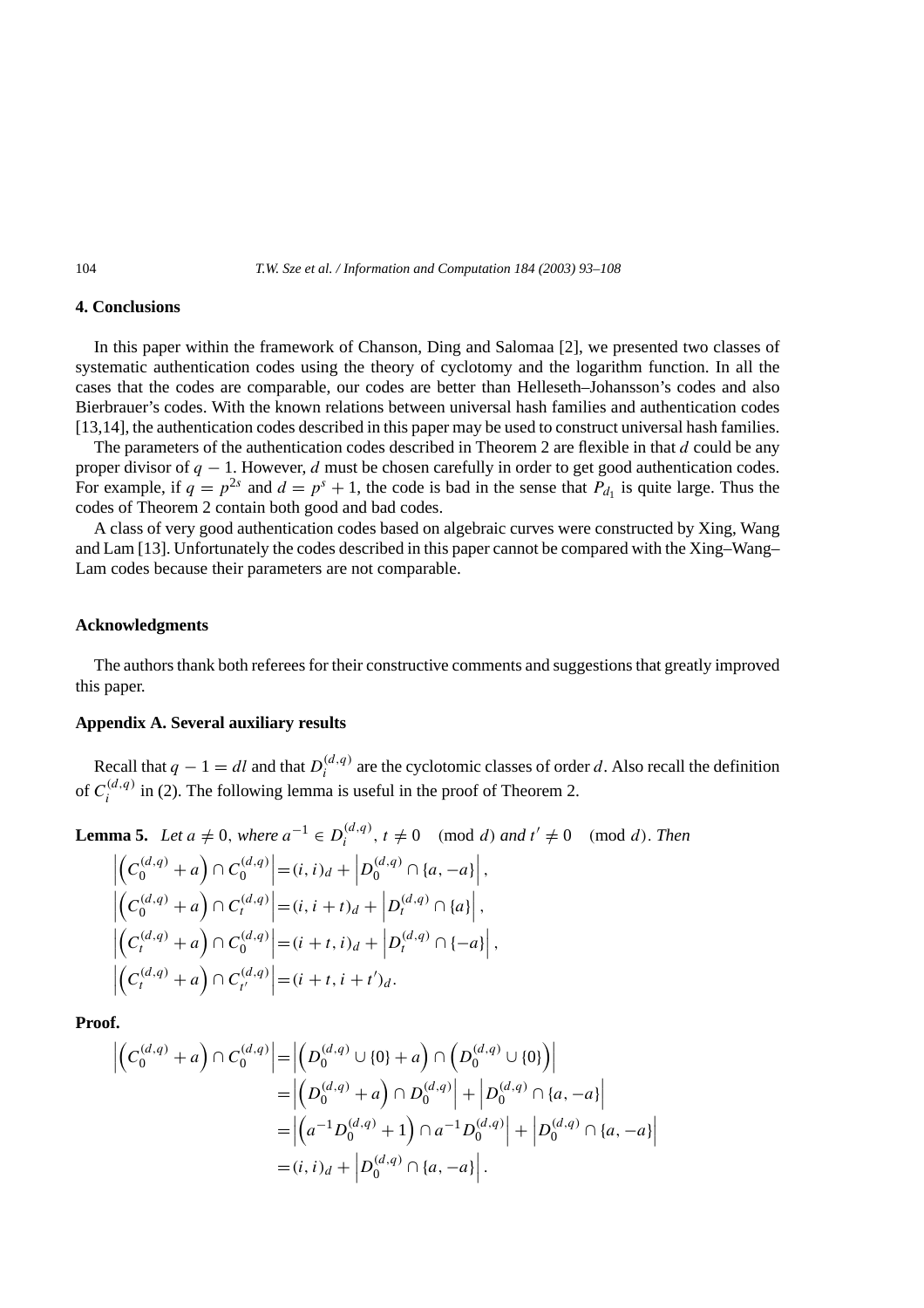The remaining parts are proved similarly.  $\square$ 

The *Gaussian periods*  $\eta_i$  of order  $d$ ,  $i = 0, 1, \ldots, d - 1$ , are defined as follows:

$$
\eta_i = \sum_{c \in D_i^{(d,q)}} \xi^c,
$$

where *ξ* is a complex *q*th root of unity.

The following results are well known, but we include a proof for the sake of completeness. To simplify the notations, we use  $(i, j)$  to denote  $(i, j)<sub>d</sub>$ , which is the cyclotomic number of order *d*.

**Lemma 6.** *For cyclotomic numbers and Gaussian periods of order d, we have the following*:

(A) 
$$
\sum_{i=0}^{d-1} \eta_i = -1.
$$
  
\n(B) 
$$
\eta_i \eta_{i+k} = \sum_{h=0}^{d-1} (k, h) \eta_{i+h} + l\theta_k
$$
, where  
\n
$$
\theta_k = \begin{cases} 1 & \text{if } l \text{ is even and } k = 0, \text{ or } l \text{ is odd and } k = d/2, \\ 0 & \text{otherwise.} \end{cases}
$$

(C) 
$$
\sum_{h=0}^{d-1} (k, h) = l - \theta_k
$$
.

(D) 
$$
q(k, h) = \begin{cases} l^2 + \sum_{i=0}^{d-1} \eta_i \eta_{i+k} \eta_{i+h} & \text{if } l \text{ is even,} \\ l^2 + \sum_{i=0}^{d-1} \eta_i \eta_{i+k} \eta_{i+h+d/2} & \text{if } l \text{ is odd.} \end{cases}
$$

**Proof.** (A) By definition,

$$
\sum_{i=0}^{d-1} \eta_i = \sum_{i=0}^{d-1} \sum_{c \in D_i^{(d,q)}} \xi^c = \sum_{c \in Z_q^*} \xi^c = -1
$$

(B) By definition,

$$
\eta_i \eta_{i+k} = \sum_{c \in D_i^{(d,q)}} \sum_{u \in D_{i+k}^{(d,q)}} \omega^{c+u}
$$
  
= 
$$
\sum_{c \in D_i^{(d,q)}} \sum_{u \in D_{i+k}^{(d,q)}} \omega^{c[1+uc^{-1}]}
$$
  
= 
$$
\sum_{h=0}^{d-1} (k, h) \eta_{i+h} + l\theta_k,
$$

where  $\theta_k$  is 1 if  $-1 \in D_k^{(d,q)}$  and 0 otherwise, implying the condition on  $\theta_k$  as defined above.

(C) The expression  $\sum_{h=0}^{d-1}(k, h)$  equals the number of times an element in  $D_k^{(d,q)}$  is followed by an element in some  $D_h^{(d,q)}$ . Since  $D_k^{(d,q)}$  contains *l* elements and the only element not in any  $D_h^{(d,q)}$  is 0, it follows that the sum equals *l* except when  $-1$  is in  $D_k^{(d,q)}$ , in which case the sum equals  $l-1$ .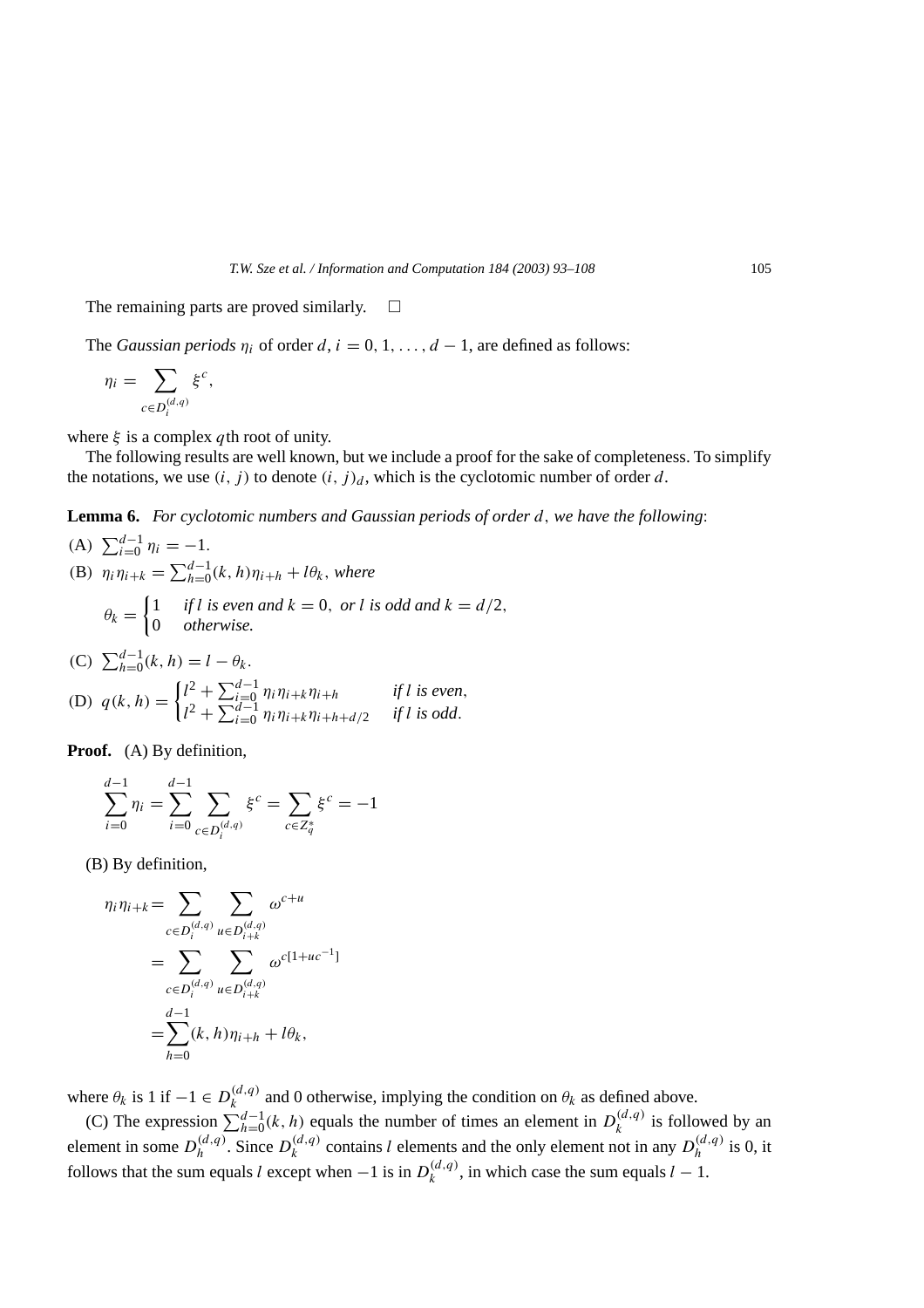(D) Let  $h^* = h$  if *l* is even and  $h^* = h + d/2$  if *l* is odd. Then, from (A), (B) and (C), we obtain

$$
\sum_{i=0}^{d-1} \eta_i \eta_{i+k} \eta_{i+h^*} = \sum_{i=0}^{d-1} \left( \sum_{a=0}^{d-1} (k, a) \eta_{i+a} + l \theta_k \right) \eta_{i+h^*}
$$
  
\n
$$
= \sum_{a=0}^{d-1} (k, a) \sum_{i=0}^{d-1} \eta_{i+a} \eta_{i+h^*} - l \theta_k
$$
  
\n
$$
= \sum_{a=0}^{d-1} (k, a) \sum_{u=0}^{d-1} \eta_u \eta_{u+h^*-a} - l \theta_k
$$
  
\n
$$
= \sum_{a=0}^{d-1} (k, a) \sum_{u=0}^{d-1} \left( \sum_{b=0}^{d-1} (h^* - a, b) \eta_{u+b} + l \theta_{h^*-a} \right) - l \theta_k
$$
  
\n
$$
= \sum_{a=0}^{d-1} (k, a) \left( \sum_{b=0}^{d-1} (h^* - a, b) (-1) + dl \theta_{h^*-a} \right) - l \theta_k
$$
  
\n
$$
= \sum_{a=0}^{d-1} (k, a) ((l - \theta_{h^*-a})(-1) + dl \theta_{h^*-a}) - l \theta_k
$$
  
\n
$$
= \sum_{a=0}^{d-1} (k, a) ((dl + 1) \theta_{h^*-a} - l) - l \theta_k
$$
  
\n
$$
= q \sum_{a=0}^{d-1} (k, a) \theta_{h^*-a} - (l - \theta_k)l - l \theta_k
$$
  
\n
$$
= -l^2 + q \sum_{a=0}^{d-1} (k, a) \theta_{h^*-a}
$$
  
\n
$$
= -l^2 + q(k, h)
$$

which completes the proof.  $\square$ 

The next lemma gives a very nice and perhaps surprising formula for the summations  $\sum_{u=0}^{d-1} (u, u +$ *k)*, which turn out to be independent of the individual cyclotomic numbers. It plays an important role in proving Theorem 4.

**Lemma 7.** *Let*  $q - 1 = dl$  *and let*  $q$  *be an odd prime. Then* 

$$
\sum_{u=0}^{d-1} (u, u + k) = \begin{cases} l - 1 & \text{if } k = 0, \\ l & \text{if } k \neq 0. \end{cases}
$$

**Proof.** Let  $k^* = k$  if *l* is even and  $k^* = k + d/2$  if *l* is odd. By definition, and the previous lemmas, it follows that: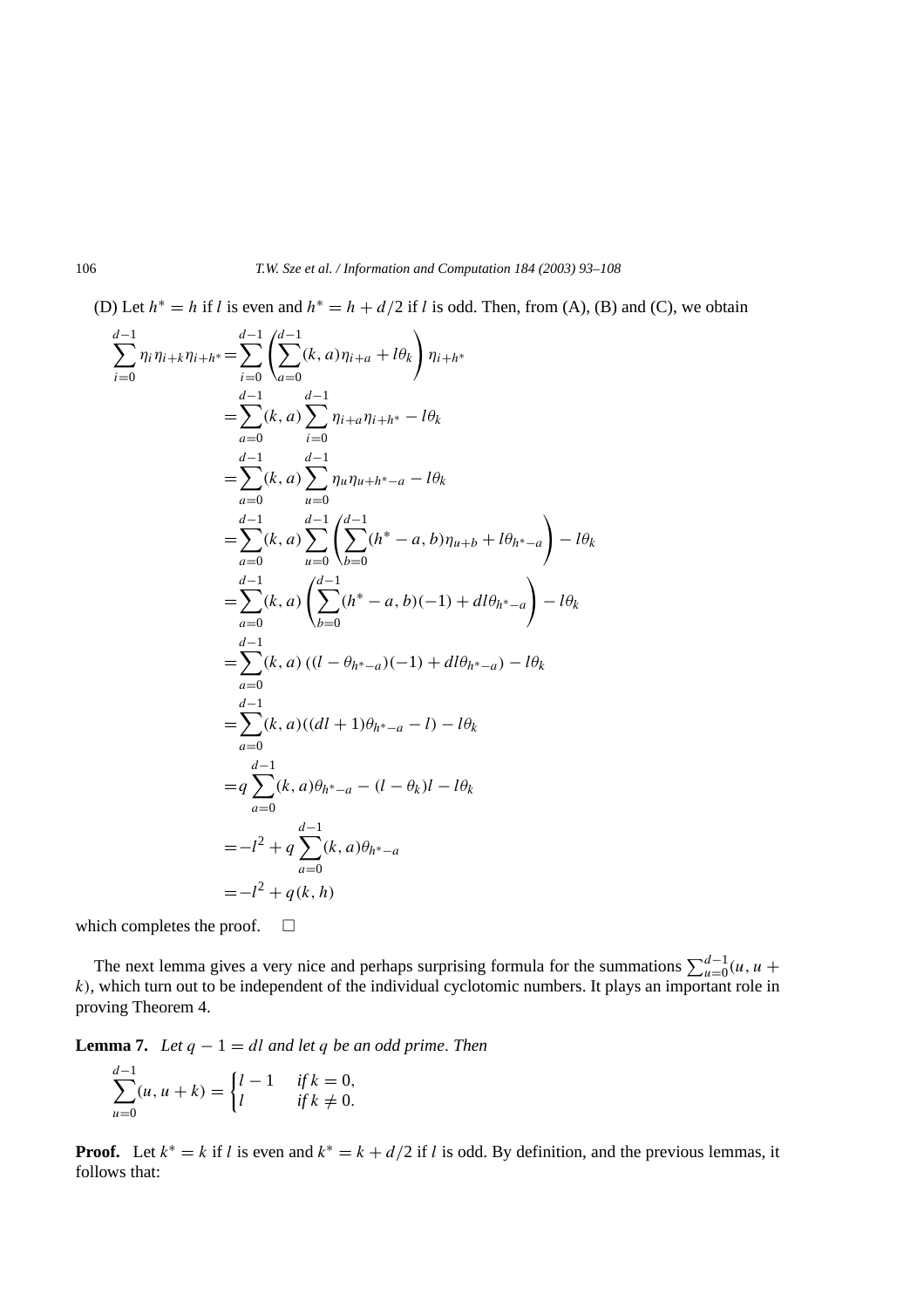$$
q \sum_{u=0}^{d-1} (u, u + k) = l^2 d + \sum_{u=0}^{d-1} \sum_{i=0}^{d-1} \eta_i \eta_{i+u} \eta_{i+u+k*}
$$
  
\n
$$
= (q-1)l + \sum_{i=0}^{d-1} \eta_i \sum_{u=0}^{d-1} \eta_{i+u} \eta_{i+u+k*}
$$
  
\n
$$
= (q-1)l + \sum_{i=0}^{d-1} \eta_i \sum_{v=0}^{d-1} \eta_i \eta_{v+k*}
$$
  
\n
$$
= (q-1)l + \sum_{i=0}^{d-1} \eta_i \sum_{v=0}^{d-1} \left( \sum_{h=0}^{d-1} (k^*, h) \eta_{t+h} + l\theta_{k*} \right)
$$
  
\n
$$
= (q-1)l + \sum_{i=0}^{d-1} \eta_i \sum_{h=0}^{d-1} (k^*, h) \sum_{v=0}^{d-1} \eta_{t+h} - dl\theta_{k*}
$$
  
\n
$$
= (q-1)l + (-1) \sum_{h=0}^{d-1} (k^*, h) (-1) - (q-1)\theta_{k*}
$$
  
\n
$$
= (q-1)l + (l - \theta_{k*}) - (q-1)\theta_{k*}
$$
  
\n
$$
= q(l - \theta_{k*}).
$$

Dividing both sides by *q* and using the definition of  $\theta_{k^*}$  prove this lemma.  $\square$ 

#### **References**

- [1] J. Bierbrauer, Universal hashing and geometric codes, Designs, Codes, and Cryptography 11 (1997) 207–221.
- [2] S. Chanson, C. Ding, A. Salomaa, Cartesian authentication codes from functions with optimal nonlinearity, Theoretical Computer Science 290 (2003) 1737–1752.
- [3] T.W. Cusick, C. Ding, A. Renvall, in: Stream Ciphers and Number Theory, North-Holland Mathematical Library, vol. 55, North-Holland/Elsevier, Amsterdam, 1998.
- [4] Y. Desmedt, Y. Frankel, M. Yung, Multi-sender network security: efficient authenticated multicast/feedback, in: Proceedings of IEEE Infocom '92, 1992, pp. 1045–2054.
- [5] E.N. Gilbert, F.J. MacWilliams, N.J.A. Sloane, Codes which detect deception, Bell System Techn. Journal 53 (1974) 405–424.
- [6] T. Helleseth, T. Johansson, Universal hash functions from exponential sums over finite fields and Galois rings, in: Advances in Cryptology – Crypto' 96, Lecture Notes in Computer Science, vol. 1109, Springer, New York, 1997.
- [7] K. Kurosawa, S. Obana, Characterization of *(k, n)* multi-receiver authentication, in: Information Security and Privacy: Proceedings of ACISP' 97, Lecture Notes in Computer Science, vol. 1270, Springer, New York, 1997, pp. 204– 215.
- [8] R.S. Rees, D.R. Stinson, Combinatorial characterizations of authentication codes II, Design, Codes, and Cryptography 7 (1996) 239–259.
- [9] R. Safavi-Naini, H. Wang, New results on multi-receiver authentication codes, in: Advances in Cryptology: Proceedings of Eurocrypt' 98, Lecture Notes in Computer Science, vol. 1403, Springer, New York, 1998, pp. 527–541.
- [10] R. Safavi-Naini, H. Wang, Multi-receiver authentication codes: models, bounds, constructions, and extensions, Information and Computation 151 (1999) 148–172.